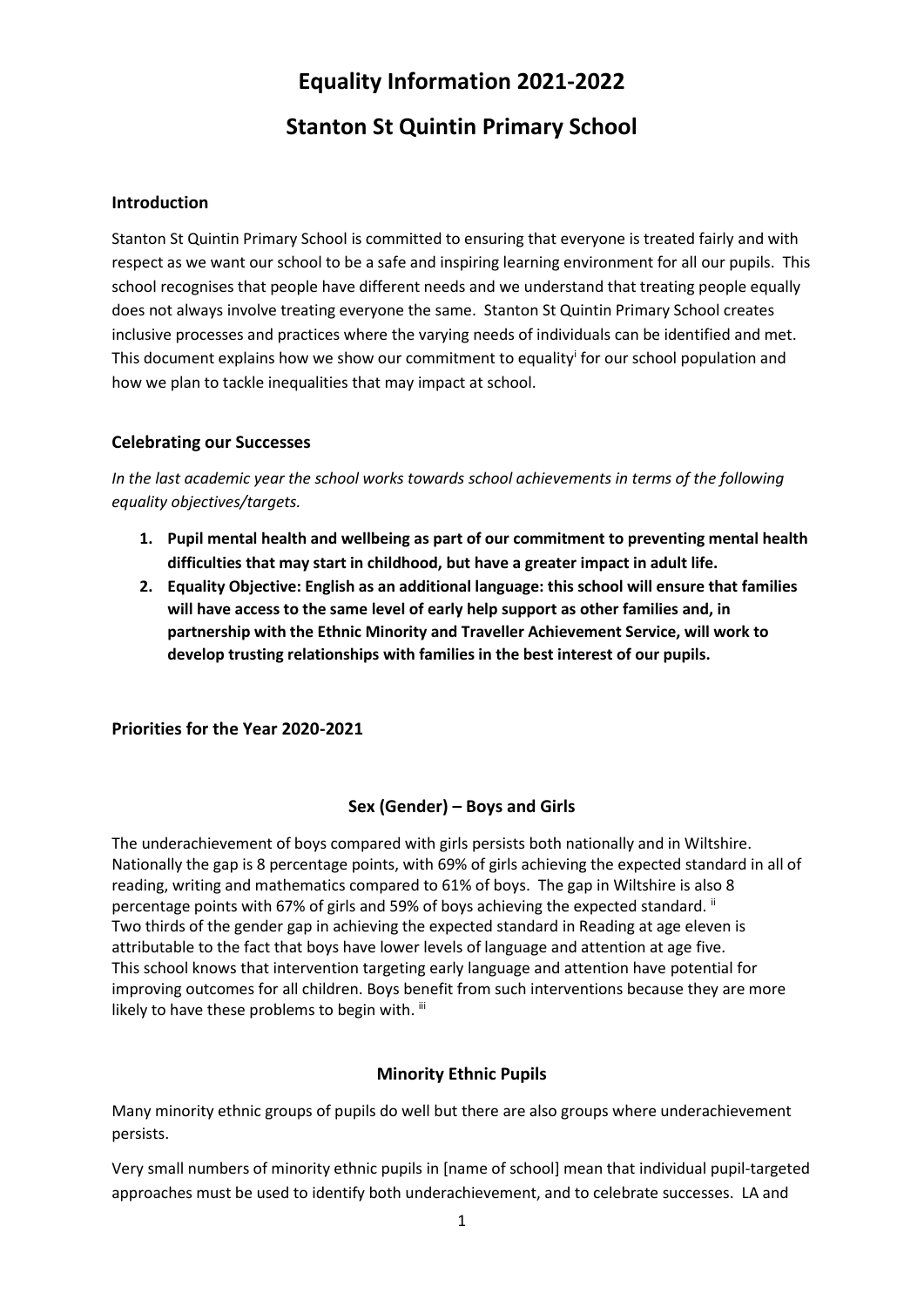national attainment data provides a valuable source of information to identify potential areas of concern.

#### **Black Caribbean and Mixed White/Black Caribbean Pupils**

National and LA data has highlighted concerns about the attainment of Black Caribbean pupils and Mixed White/Black Caribbean boys. This national attainment gap has remained relatively constant for the last 30 years despite a range of initiatives. ii

Wiltshire Key Stage 2 data for 2018 shows attainment was lower for Mixed White/Black Caribbean boys and girls with 52% achieving the expected standard. For Mixed White/Black Caribbean pupils eligible for FSM, 30% achieved the expected standard.

Wiltshire Key Stage 2 data for 2018 continues to show lower attainment for Black 'Other' pupils and 50% achieved the expected standard.

When and as appropriate [name of school] works closely with the LA to implement proven strategies to raise the attainment of pupils from these groups during the primary school years.

#### **Gypsy/Roma/Traveller Pupils**

Gypsy/Roma and Irish Traveller pupils are the lowest achieving ethnic groups.

Nationally, 18% of Gypsy/Roma pupils and 22% of Irish Traveller pupils achieved the expected standard. "While the overwhelming majority of Wiltshire Gypsy/Roma/Traveller pupils choose to attend primary school until the end of Year 6, it remains a concern that a majority of Wiltshire Gypsy and Traveller families choose to home educate their children during the secondary school years. "

A House of Commons Briefing Paper (September 2017) reported that education issues for Gypsies and Travellers include prejudice, discrimination and discriminatory attitudes. The issues also include the schools' responses to discrimination, and high levels of self-exclusion from mainstream education because of discrimination. iv

National research published in 2018 suggests there has been a significant increase in the number of Gypsy/Roma and Irish Traveller children who are being cared for by local councils. The data shows an increase of 900% for the numbers of Gypsy/Roma children and 400% for Irish Traveller children since 2009. One of the reasons suggested is that Gypsy/Roma and Traveller families are less likely to be offered or to access early help and support, which is important as it is an area in which schools are able to help. v

#### **English as an Additional Language**

Nationally, the same proportion, 65%, of pupils for whom English is known to be their first language and those for whom it is an additional language achieved the expected standard.<sup>ii</sup> For Wiltshire pupils, the attainment of pupils whose first language is other than English exceeded that of First Language English pupils. 64% of pupils whose first language is English achieved the expected standard compared to 63% of First Language English pupils. ii

It should be noted that children with EAL have widely varying levels of English proficiency. Some children have no English and some are fluent multilingual English-speakers and may have lived in English-speaking countries or have been educated in English throughout their childhood.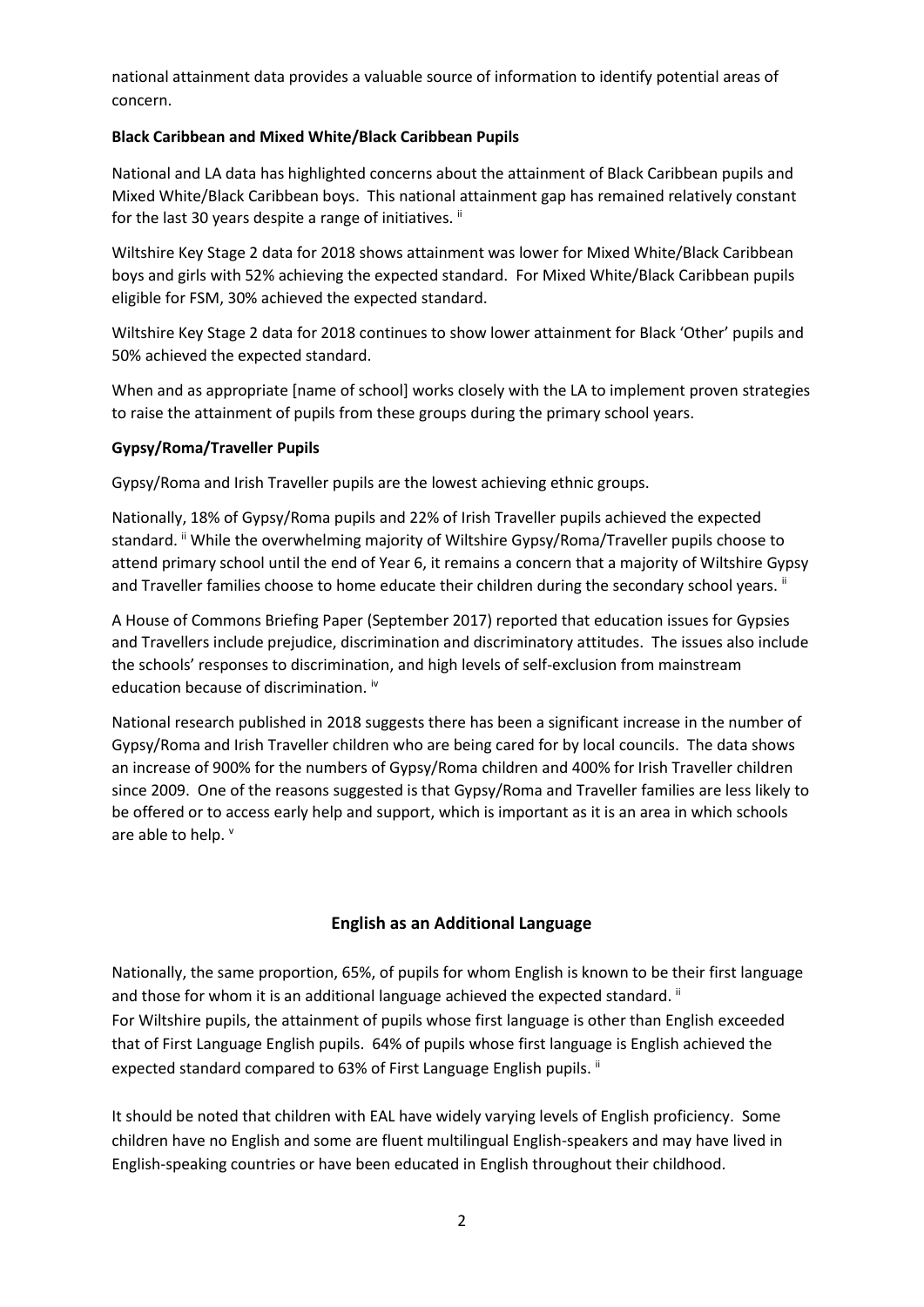Attainment is also affected by first language; for example, there are significant differences between Tamil and Chinese speakers, who, on average, perform better than Pashto and Turkish speakers. In addition, prior education and arrival time impacts on attainment. vi The Wiltshire Ethnic Minority and Traveller Achievement Service advise on best practice for individual pupils to ensure those most vulnerable to poor attainment are to fulfil their academic potential.

#### **Religion and Belief**

Data is not collected for monitoring purposes on Religion and Belief, and so there is no information available to compare the attainment of pupils who have/or do not have a religion or a belief. Stanton St Quintin Primary School recognises how important faith and belief can be as part of a young person's developing identity, whether this relates to a specific faith or belief, or whether this relates to wider belief systems, morals and ethics.

Stanton St Quintin Primary School is committed to supporting all our young people as they develop a personal relationship with their own values and beliefs, and to supporting, in the context of the Human Rights agenda, the role this plays in the moral and ethical choices they make in life.

This school takes incidents of prejudice-related bullying seriously and is committed to working closely with parents/carers to create a school environment which is nurturing, friendly and supportive for all our children. Our school has established a procedure for recording all incidents of prejudice-based bullying, and this includes bullying related to religion and belief. Comments from young people about bullying include the following, "Encourage and celebrate difference – don't single us out if we are different, have difficulties, or have different beliefs and views" (Wiltshire Anti-Bullying Charter. [https://www.wiltshirehealthyschools.org/core-themes/emotional-health-and](https://www.wiltshirehealthyschools.org/core-themes/emotional-health-and-wellbeing/anti-bullying-practice/)[wellbeing/anti-bullying-practice/](https://www.wiltshirehealthyschools.org/core-themes/emotional-health-and-wellbeing/anti-bullying-practice/) ) This school is vigilant in maintaining an awareness of, and appropriate responses to, this possibility. [Name of school] is aware that negative faith-based media attention can have an impact on all children, and recognises the importance of ensuring that pupils are provided with accurate and appropriate information.

[Name of school] ensures that all pupils gain knowledge of and respect for the different faiths in Britain as part of our role to prepare pupils for modern life in a diverse Britain. As part of a whole school activity, pupils celebrate different religious festivals and learn from religious representatives from various communities.

[Name of school] recognises that discrimination on the grounds of religion or belief is a global concern. This school is aware that Islamophobia and anti-Semitism (discrimination or prejudice against people because they are Muslim or Jewish) is increasing and that it displays many of the same traits as racism. This school will continue its work to inform and actively promote acceptance and respect. Nationally, between 2015/6 and 2016/7 there was an increase of 37% in the numbers of faith or belief-based incidents reported to the Police either on school property or near to school property.<sup>vii</sup>

11% of Islamophobic incidents happen in educational institutions vill, including name-calling, jibes about so-called Islamic State, violence, and victimisation when wearing a hijab  $\dot{x}$ . Many Muslim young people say abuse is so commonplace it is normalised <sup>x</sup>. Childline has recorded a spike in raceand faith-based bullying with victims reporting that they feel isolated, withdrawn and lack selfesteem <sup>xi</sup>.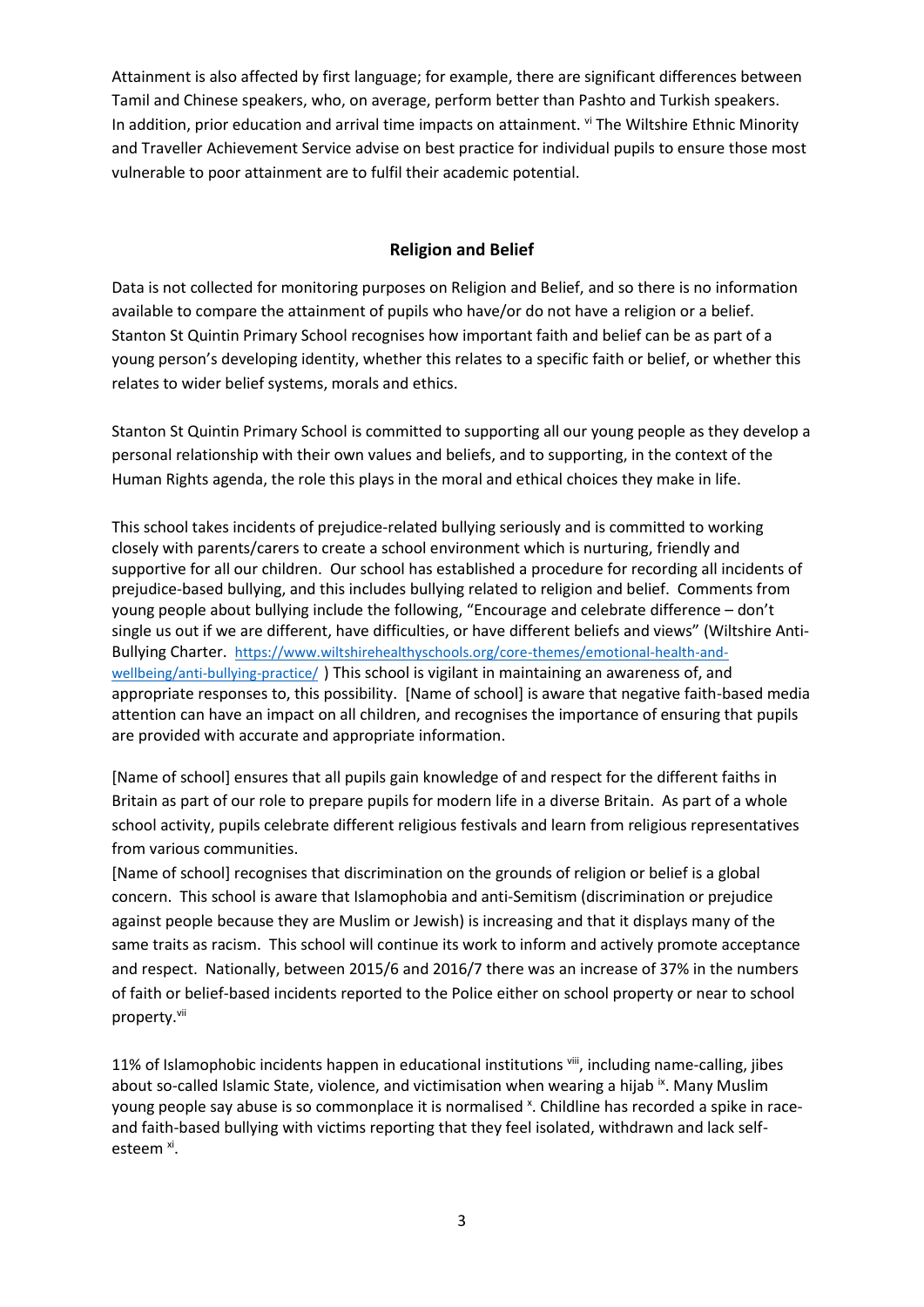This school is benefiting from an education resource designed for work with primary school children to educate them about Islamophobia. The development of this resource was funded by the Home Office xii.

#### **Gender Identity and Sexual Orientation (LGBT)**

#### **For non-church schools:**

Gender Identity remains a relatively new area for schools but this Protected Characteristic identifies a small section of society as vulnerable to discrimination and inequality. Gender Identity was included in equality legislation for the first time in 2010, and many schools, parents, as well as wider society, are learning about the issues for the first time.

Schools in Wiltshire access expert advice and support from the LA, as well as exchanging best practice with other schools. [Name of school] recognises that Gender Identity is a complex area and that children, young people and their families are navigating an equality area where best practice is not fixed, and where the central advice is to be 'led by the child'.

This school is committed to ensuring that all our children feel safe while at school and that each child is given the chance to develop their unique identity with support from teaching and support staff, and their peers.

Pupils are taught that families come in many different forms and include single-parent; grandparentled; same-sex parents; step-families; foster families; families who have adopted children; etc. Our pupils understand that although families can be very different, what matters is that everyone in a family loves and cares for each other.

To ensure that our pupils develop a positive view of people, regardless of their sexual orientation or gender identity, this school celebrates LGBT xiii History Month in February each year with a series of age-appropriate assemblies marking the contribution of significant figures (e.g. Alan Turing; Lily and Lana Wachowski; James Baldwin; Labi Siffre; Gok Wan; Jackie Kay).

This school recognises that negative views within wider society about LGBT+ xiv people can have a detrimental effect on pupil wellbeing. Data from Childline and anecdotal information from CAMHS (serving Wiltshire children) show that increasing numbers of children in primary schools are raising issues relating to gender identity and sexual orientation. Gender Identity and sexual orientation are not mental health concerns but many of the referrals received by CAMHS for young people with issues related to their gender identity or sexual orientation are linked to bullying, isolation and internalised negative views about LGBT+ people, that in turn impacts on their emotional and mental health. This school recognises that pupils with these issues will need support from school-based counsellors/school support groups and national websites such as Young Minds. CAMHS is encouraging of primary schools who can provide such support to their pupils, as dealing effectively with these issues at a younger age appears to reduce the more serious mental health issues presented by some LGBT+ secondary school pupils.

There are many charitable organisations providing support on gender identity to young people, their families and to their schools. There are also organisations able to provide advice and support where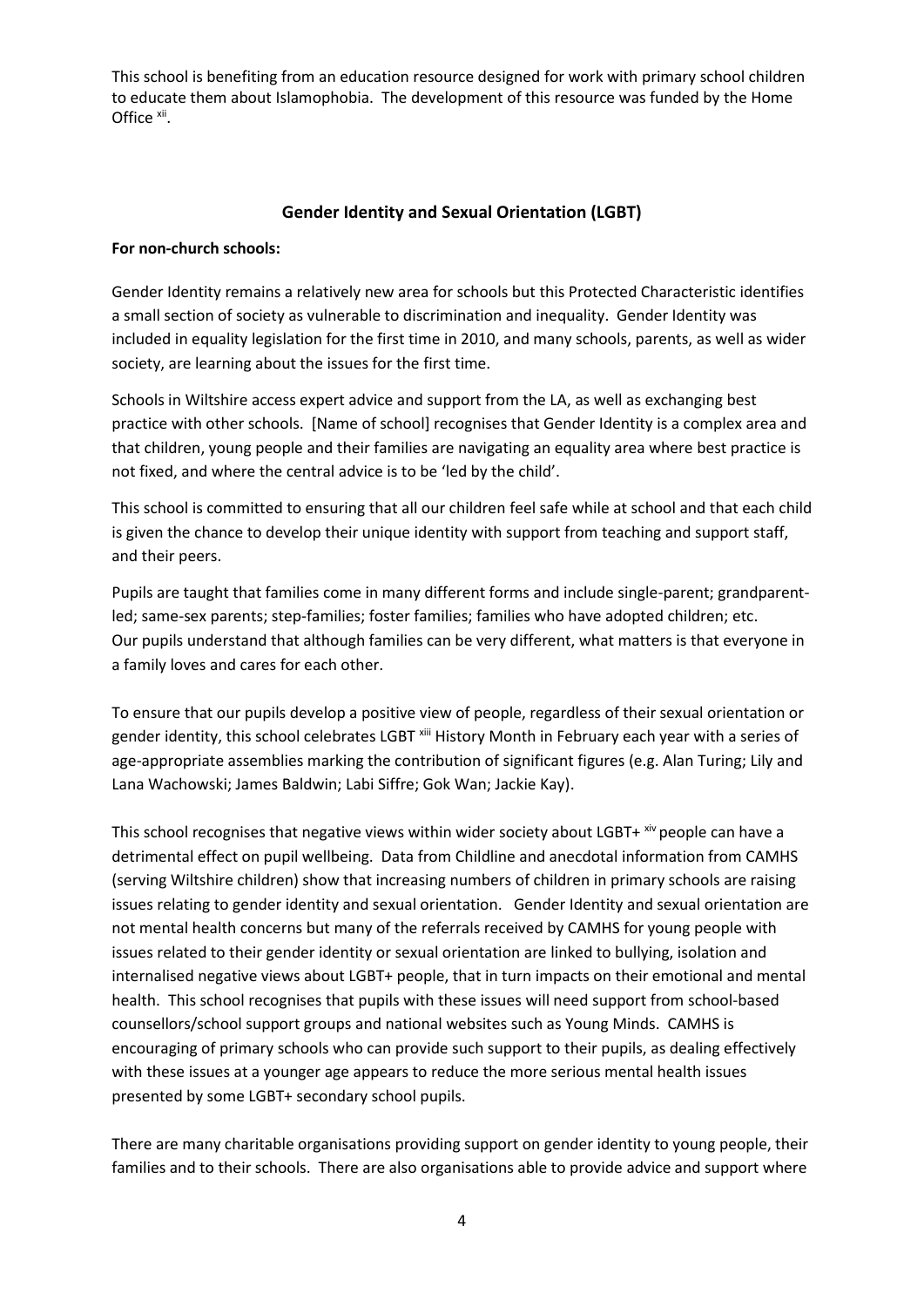a pupil has a parent who is transgender. The LA has up to date information about the different organisations, the services they provide and how to contact them.

## **Disability (Special Educational Needs and Disability)**

SEND pupils are categorised as 'SEN with a statement or Education, health and care (EHC) plan' and 'SEN support'. In Wiltshire in 2018, 16% of pupils at the end of key stage 2 have a special educational need and 4% have a statement or education, health and care plan. ii

Of all reported characteristics, pupils with SEND have the largest attainment gap when compared to those without any identified SEND.  $\text{ }^{\text{}}\text{ }$  In 2018, 20% of Wiltshire pupils with SEN support reached the expected standard in reading, writing and mathematics, compared with 74% of Wiltshire pupils with no identified SEND, resulting in an attainment gap of 54 percentage points. II

[Name of school] is required to publish information on the attainment of SEND pupils. The focus of this section of this Equality Information document is disability. The disability areas being highlighted in this report have been adapted to reflect our current pupil profile. *Please note that as schools must adhere to data protection protocols in order not to breach the confidentiality of individual or small groups of pupils, this may mean that our school is limited in the data it is able to publish in this section.*

#### **SEND Pupils and the link with Poverty**

This school is aware that there is a strong link between poverty and disabilities that negatively impact on educational attainment. <sup>xvi</sup> Children from low-income families are more likely than their peers to be born with inherited special educational needs and disabilities (SEND), are more likely to develop some forms of SEND in childhood, and are less likely to move out of SEND while at school. Also, children with SEND are more likely than their peers to be born into poverty, and, in addition, more likely to experience poverty as they grow up.

[Name of school] has made the achievement of pupils with SEND a whole school priority and is supported with expert advice from our SEND education specialists. {Name of school] also knows that a strong partnership with parents/carers is important, and will continue to work collaboratively to support parents/carers as they seek to provide their children with a stimulating home-learning environment.

#### **Pupils with Mental Health Concerns**

There is an increasing understanding of the negative impact of social, emotional, and mental health difficulties (SEMH) on the educational attainment of pupils. The incorporation of mental health into the Equality Act 2010 has helped to highlight this important issue.<sup>i</sup>

#### **EQUALITY OBJECTIVES**

Schools are required to update their published Equality Information each year, and in addition, must have **at least one Equality Objective** that the school can focus and work on for a period of up to four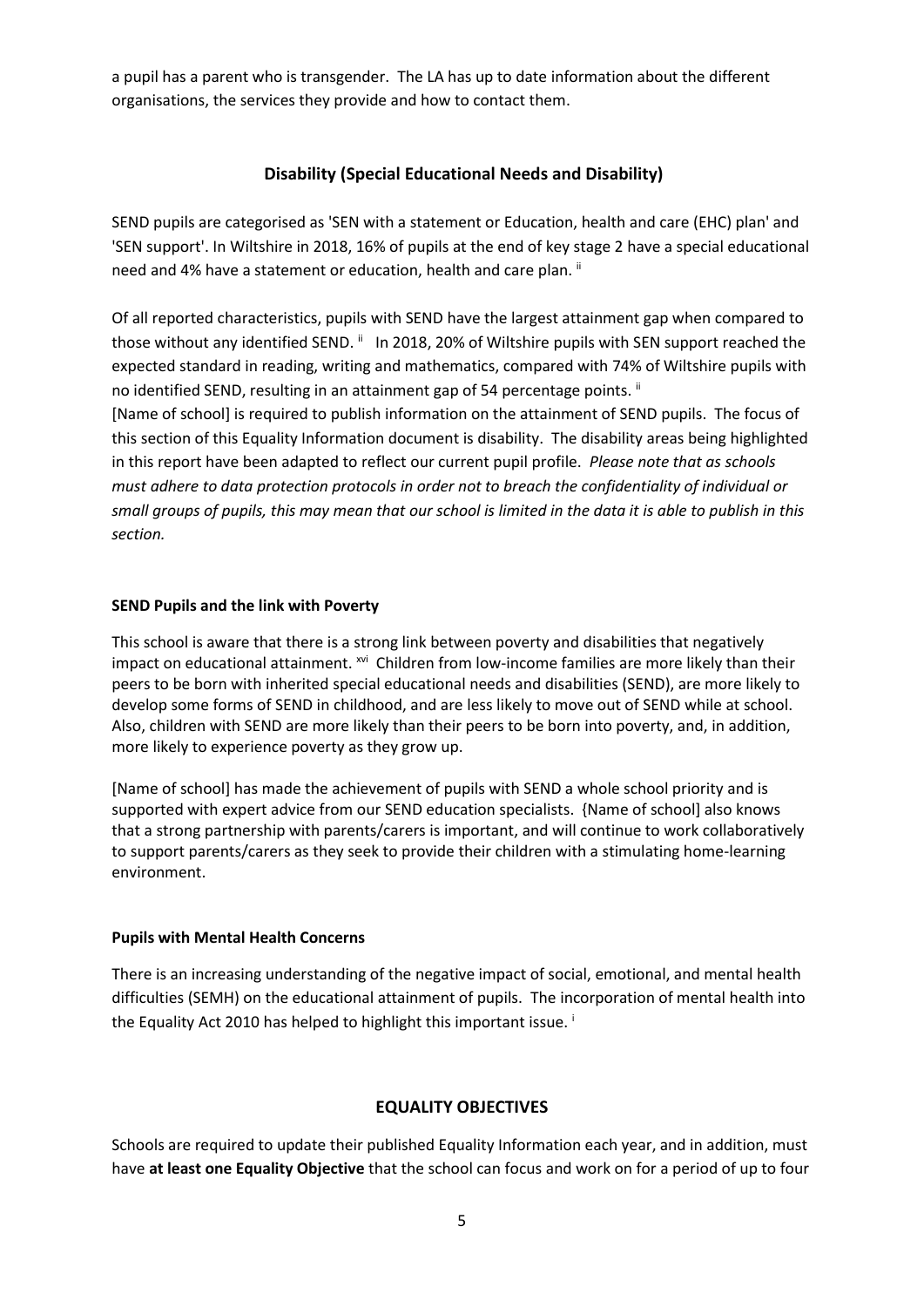years. These objectives are particularly relevant to the school population due to its high percentage of military mobility.

- **1. Pupil mental health and wellbeing as part of our commitment to preventing mental health difficulties that may start in childhood, but have a greater impact in adult life.**
- **2. English as an additional language: this school will ensure that families will have access to the same level of early help support as other families and, in partnership with the Ethnic Minority and Traveller Achievement Service, will work to develop trusting relationships with families in the best interest of our pupils.**

**This school is committed to addressing all issues of bullying behaviour and discriminatory language. This school is aware that social media and on-line gaming exposes children to language that describes people with disabilities in a negative way. This school understands the impact of these words and has therefore decided that one of our new Equality Objectives will be to educate our pupils about disability-related discriminatory language to ensure all our pupils understand why some words should not be used.** 

1

iii Understanding the Gender Gap in Literacy and Language Development: Professor Gemma Moss and Dr Liz Washbrook, University of Bristol 2016 [https://www.bristol.ac.uk/media](https://www.bristol.ac.uk/media-library/sites/education/documents/bristol-working-papers-in-education/Understanding%20the%20Gender%20Gap%20working%20paper.pdf)[library/sites/education/documents/bristol-working-papers-in](https://www.bristol.ac.uk/media-library/sites/education/documents/bristol-working-papers-in-education/Understanding%20the%20Gender%20Gap%20working%20paper.pdf)[education/Understanding%20the%20Gender%20Gap%20working%20paper.pdf](https://www.bristol.ac.uk/media-library/sites/education/documents/bristol-working-papers-in-education/Understanding%20the%20Gender%20Gap%20working%20paper.pdf)

iv Gypsies and Travellers, House of Commons Briefing Paper Number 08083, 28 September 2017 <http://researchbriefings.files.parliament.uk/documents/CBP-8083/CBP-8083.pdf>

<sup>v</sup> The Fragility of Professional Competence, A Preliminary Account of Child Protection Practice with Romani and Traveller Children in England, January 2018, University of Salford, Manchester <http://usir.salford.ac.uk/46146/1/the-fragility-of-professional-competence-january-2018.pdf>

vi Educational Outcomes for Pupils who have English as an Additional Language: The Education Policy Institute, The Bell Foundation, Unbound Philanthropy by Jo Hutchinson, Director for Social Mobility and Vulnerable Learners (February 2018) [https://www.bell-foundation.org.uk/research-report/educational-outcomes-of](https://www.bell-foundation.org.uk/research-report/educational-outcomes-of-children-with-english-as-an-additional-language/)[children-with-english-as-an-additional-language/](https://www.bell-foundation.org.uk/research-report/educational-outcomes-of-children-with-english-as-an-additional-language/)

vii [https://assets.publishing.service.gov.uk/government/uploads/system/uploads/attachment\\_data/file/652136/hate](https://assets.publishing.service.gov.uk/government/uploads/system/uploads/attachment_data/file/652136/hate-crime-1617-hosb1717.pdf)[crime-1617-hosb1717.pdf](https://assets.publishing.service.gov.uk/government/uploads/system/uploads/attachment_data/file/652136/hate-crime-1617-hosb1717.pdf)

viii Tell Mama, 2017

ix NSPCC, 2018

<sup>x</sup> British Youth Council, 2016

xi NSPCC, 2018

<sup>i</sup> The Equality Act 2010 and Schools

[https://assets.publishing.service.gov.uk/government/uploads/system/uploads/attachment\\_data/file/315587/](https://assets.publishing.service.gov.uk/government/uploads/system/uploads/attachment_data/file/315587/Equality_Act_Advice_Final.pdf) [Equality\\_Act\\_Advice\\_Final.pdf](https://assets.publishing.service.gov.uk/government/uploads/system/uploads/attachment_data/file/315587/Equality_Act_Advice_Final.pdf)

ii <https://www.gov.uk/government/statistics/key-stage-2-and-multi-academy-trust-performance-2018-revised>

xii <https://www.equaliteach.co.uk/wp-content/uploads/2018/04/FAITH-IN-US.pdf> Funded by the Home Office Hate Crime Communities Project Fund